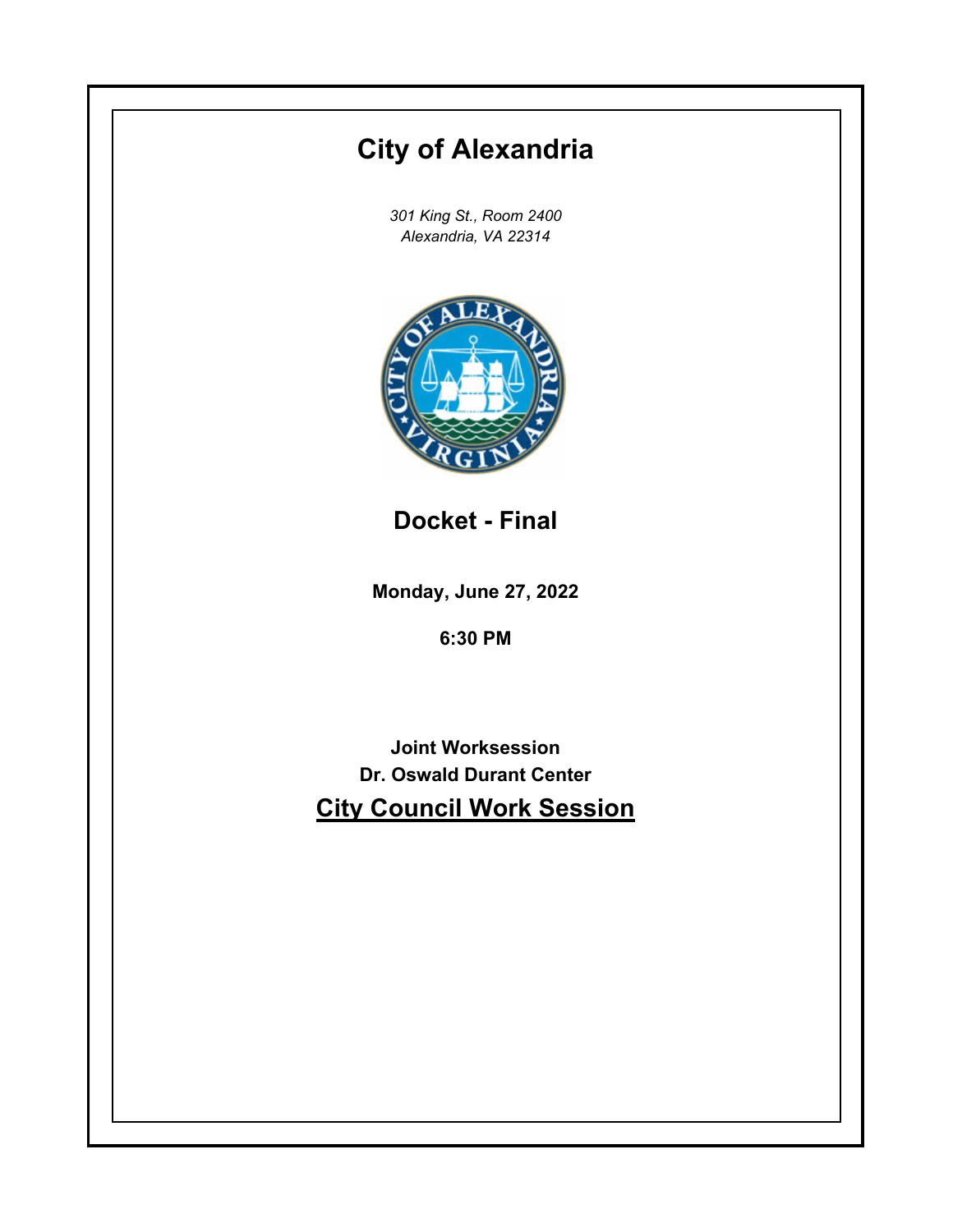**The Alexandria City Council will hold a joint worksession with the Alexandria Redevelopment and Housing Authority Board of Commissioners and the Planning Commission on Monday, June 27, 2022 at 6:30 p.m. at the Dr. Oswald Durant Recreation Center located at 1605 Cameron Street. The doors to the center will open at 6:00 p.m.**

## **OPENING**

**I. 6:30 p.m. - 6:40 p.m.: Opening Remarks and Introductions - Mayor Justin Wilson, Peter Kleeblatt, ARHA Board of Commissioners (Chair) & Nathan Macek, Planning Commission (Chair)**

[22-1348](http://alexandria.legistar.com/gateway.aspx?m=l&id=/matter.aspx?key=14946) Joint Worksession Presentation slides

*Attachments:* [22-1348\\_Joint Work Session - CC, ARHA, PC 062722 \(1\)](http://alexandria.legistar.com/gateway.aspx?M=F&ID=ef4d7623-df74-4804-9397-2d375b804bf9.pptx)

- **II. 6:40 p.m. 6:50 p.m.: Role of the ARHA Redevelopment Work Group Helen McIlvaine, Office of Housing, Keith Pettigrew, Alexandria Redevelopment & Housing Authority & Karl Moritz, Department of Planning and Zoning**
- **III. 6:50 p.m. 7:20 p.m.: ARHA's Strategic Plan and Current Repositioning and Redevelopment Initiatives (Presentation) - Keith Pettigrew & David Cortiella, Alexandria Redevelopment & Housing Authority & Noah Hale, Fairstead**

[22-1349](http://alexandria.legistar.com/gateway.aspx?m=l&id=/matter.aspx?key=14947) ARHA Joint Worksession presentation [22-1349\\_ARHA Joint Session Presentation - 2022.06.27 P1\\_ \(002\)](http://alexandria.legistar.com/gateway.aspx?M=F&ID=64954cea-9613-4cb0-8a6a-c65619a18aa9.pdf) *Attachments:* [22-1349\\_ARHA Joint Session Presentation - 2022.06.27 P2](http://alexandria.legistar.com/gateway.aspx?M=F&ID=4be8ccf2-2e56-4bc5-bc7f-08a5c142ad10.pdf)

- **a. ARHA's Three Pillars of Redevelopment**
- **b. Samuel Madden Homes Development and Other Development Activities**
- **IV. 7:20 p.m. 7:45 p.m.: Follow Up Discussion Joint Work Session Participants**
- **V. 7:45 p.m. 8:00 p.m.: ARHA's Five-Year Plan and Funding Needs Keith Pettigrew, Alexandria Redevelopment and Housing Authority**
- **VI. 8:00 p.m. 8:25 p.m.: Follow Up Discussion Joint Work Session Participants**
- **VII. 8:25 p.m. 8:30 p.m.: Next Steps and Closing Remarks Mayor Justin Wilson**
- **VIII. Adjourn.**

*Individuals with disabilities who require assistance or special arrangements to participate in the City Council meeting may call the City Clerk and Clerk of Council's Office at 703-746-4550 (TTY/TDD 838-5056). We request that you provide a 48-hour notice so that*